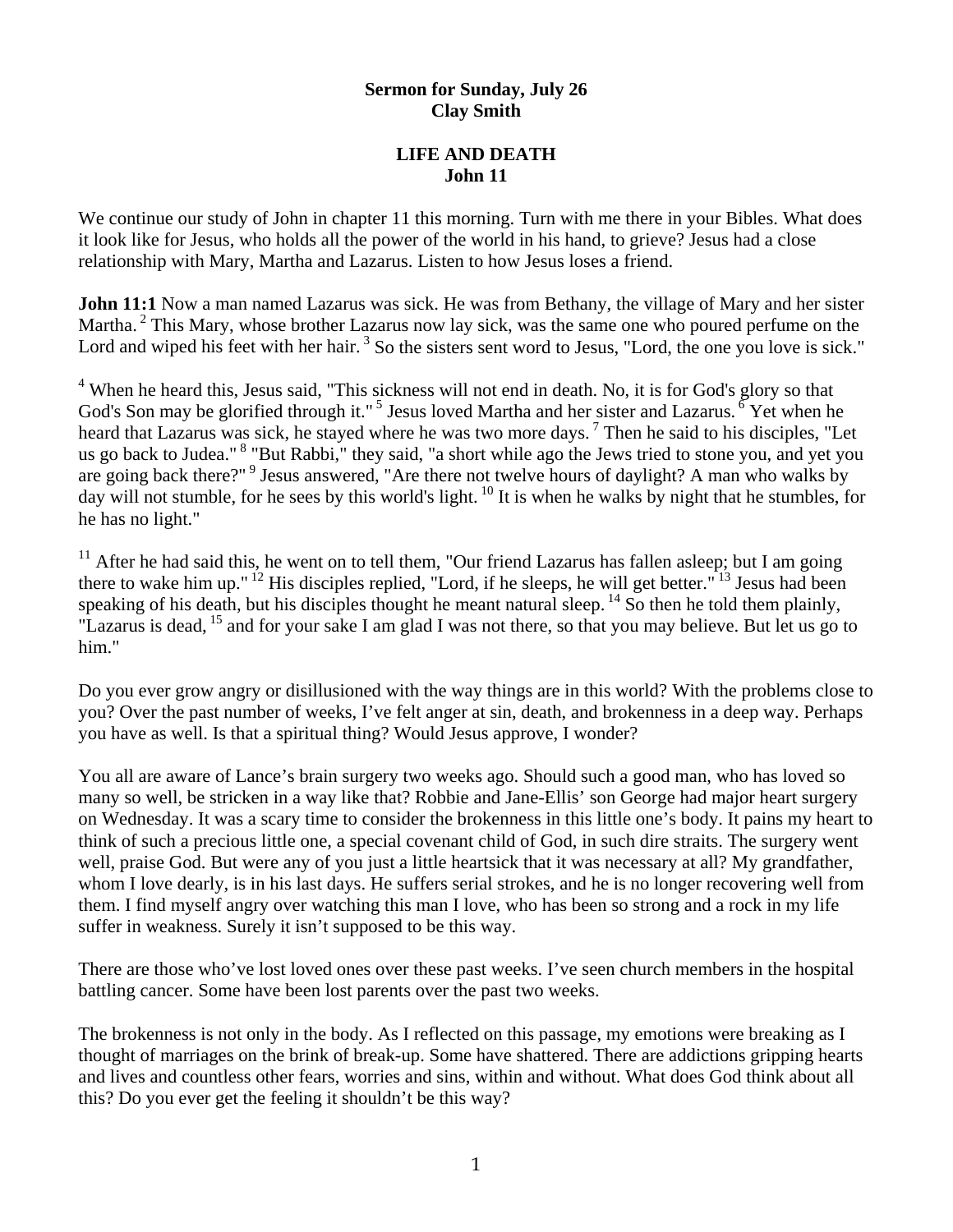This is why we need John 11. Jesus' friend Lazarus died; he saw his friends Mary and Martha in deep pain. And he wasn't a cold god who is distant, without emotion, stoic in his fix of the problem. He wept. We need this passage because here we see what Jesus thinks about all these things that hurt his children and make us angry. He is saddened and weeps. He grieves with us. Clearly we see what he thinks about how everything has gone haywire.

But he isn't impotent. He doesn't weep without strength. He weeps, then does something about it. He feels and acts. He sees and he conquers. We need this passage because here we find that God is with us in our grief, but also He conquers death with life.

## **I. Christ is with us in Our Grief**

Think about the characters in this episode:

**Martha and Mary** are friends of Jesus who call for Jesus because their brother is dying. They know He is special, having some unusual intimacy with the Father. So they called to Jesus to see if He could help.

Jesus came to see them and look how Martha first greeted him in verse 21:

**John 11:21** "Lord," Martha said to Jesus, "if you had been here, my brother would not have died.<sup>22</sup> But I know that even now God will give you whatever you ask."

She was confused, grief stricken and angry as anyone would be who had watched a brother suffer and die. And yet her grief and confusion was mixed with faith. She isn't some stoic character in a story. This is a real woman who has absorbed the blow that her brother is dead. Can you hear the blame mixed with faith? "If only you had been here, maybe my brother wouldn't have died…but even now, you can do something about it." That sounds like my heart sometimes.

Jesus responded in verse 23 that he would rise, and I get the feeling that Martha sort of blows him off thinking. "Yeah, yeah, I know he will be raised on the last day…but what about the time between then and now? Stop the well wishing…"because she didn't understand what Jesus meant.

Do you ever have a mix of anger and faith? It is a sign of strong faith in someone's life to be honest about their disappointment with God…to his face, to believe God can handle the frustration and even anger. Some feel the need to pretend not only before others, keeping up the appearance of being super-spiritual, above the fray of disappointment and grief, but a robust faith is one that can be honest with Jesus, telling Him of our pain and trusting that His shoulders are wide enough to handle our disappointment.

Psalm 62 says to "pour out our hearts before him." Do you feel freedom to do that, pour out whatever your heart feels before God? He calls on us to be honest before Him because He cares for us, and He is the one who holds the power of life and death in His hands.

### How about the **Disciples**?

They wondered if it was worth it to help. In verses 7-8 when Jesus announces his desire to go to Lazarus, the disciples objected. He had just escaped the stoning at the hands of harsh Jews. They are terrified to return to that place. Bethany, where Lazarus was, was just couple of miles from Jerusalem. The place where they were at the time was about a four day journey by foot.

Then word came that Lazarus was sick. Lazarus was still alive when Jesus heard. Verse 4 says the "sickness will not end in death," not meaning he won't die, but that death won't be the end of it. There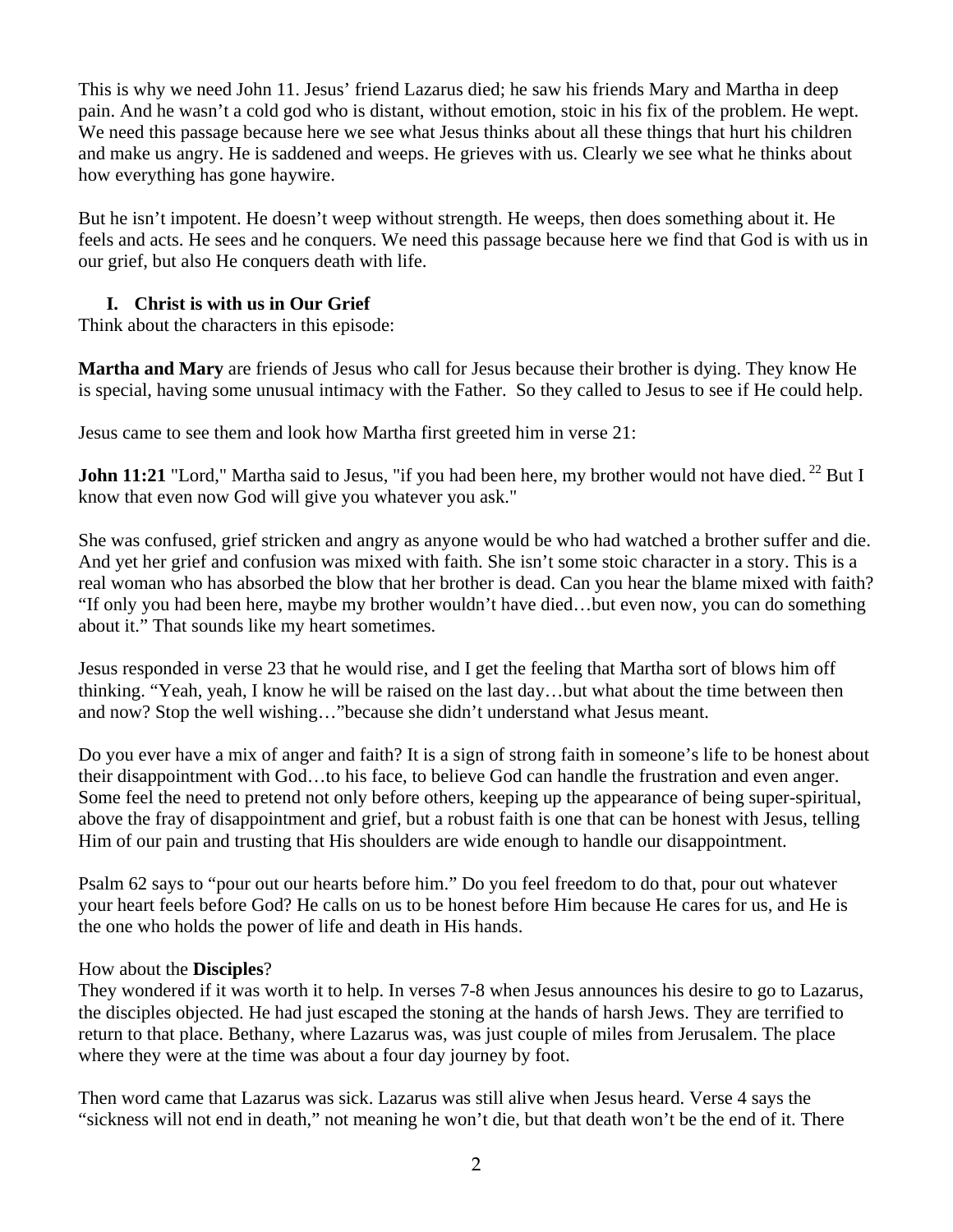was more to the story. But the disciples missed Jesus' point and essentially say, "He'll wake up." Jesus clarified; he's dead (verse 14).

Can you hear the fear present with them? They asked whether it was worth it for them to risk their lives just to go to a funeral for Lazarus. Thomas expects that their own death awaits them, in verse 16, "Let us go too that we might die with him."

Sometimes Jesus takes us to places that fill us with fear. He calls on us to follow him into a place that seems like death to us. In order to do what? In this case to speak life back to Lazarus. He calls on us as his disciples to take words of life to our neighbors.

Sometimes he calls us to follow him into darker places, to speak his call to life into marriages that are broken down, seemingly dead to our eyes, because Jesus can bring the dead to life. Into lives trapped in addiction, Jesus calls us to move with life, his life, bringing help and assistance. He calls us into the neighborhoods that may scare us, where there is violence or people who make us uncomfortable, places like north city. Jesus calls us to go with the words of life in partnership with churches and believers that are there. Why? Because Jesus can bring dead things to life. He's the only one who can.

How about **Jesus**? What was he feeling?

His reaction is striking to me. He isn't mourning an irretrievable loss like we do when we mourn. He knew he would be raising Lazarus from the dead in just a few moments, yet he was very emotional.

**John 11:33** When Jesus saw her weeping, and the Jews who had come along with her also weeping, he was deeply moved in spirit and troubled.

 $34$  "Where have you laid him?" he asked. "Come and see, Lord," they replied.  $35$  Jesus wept.  $36$  Then the Jews said, "See how he loved him!" <sup>37</sup> But some of them said, "Could not he who opened the eyes of the blind man have kept this man from dying?"

 $38$  Jesus, once more deeply moved, came to the tomb. It was a cave with a stone laid across the entrance.  $39$ "Take away the stone," he said.

Jesus wept; he was crying. Further, he was "deeply moved and troubled", (verse 33) and "deeply moved", verse 38. Deeply moved and troubled doesn't quite communicate what John is saying here. The word for deeply moved is more like shaking in anguish and anger. He was agitated intensely. He was outraged is another way to translate it. It is a word that is used for the feeling that happens when you sternly warn and admonish someone. It is the word that is used of snorting horses when they are agitated.<sup>[1](#page-2-0)</sup> Do you get the picture?

Jesus knows what grief feels like, and he knows what it feels like to be angry, shaken and undone by sin, death, pain, grief! He was angry and grieved because things are not the way they are supposed to be; so much is broken and wrong. This world that was created so good and beautiful now is filled with such pain and brokenness. He isn't angry in an abstract sense; a family he loves is broken and shattered with the effect of sin and death.

When we feel the effect of death at times as Christians we feel like we must grieve as the stereotypical British person, keeping a stiff upper lip, never letting anyone see that we are in anguish. But that is not how Jesus behaved when face to face with sin and death ravaging someone he loves. He is our perfect

 $\overline{a}$ 

<span id="page-2-0"></span><sup>1</sup> Carson, D.A. The Gospel According to John, PNTC (Eerdmans, 1991), p. 415.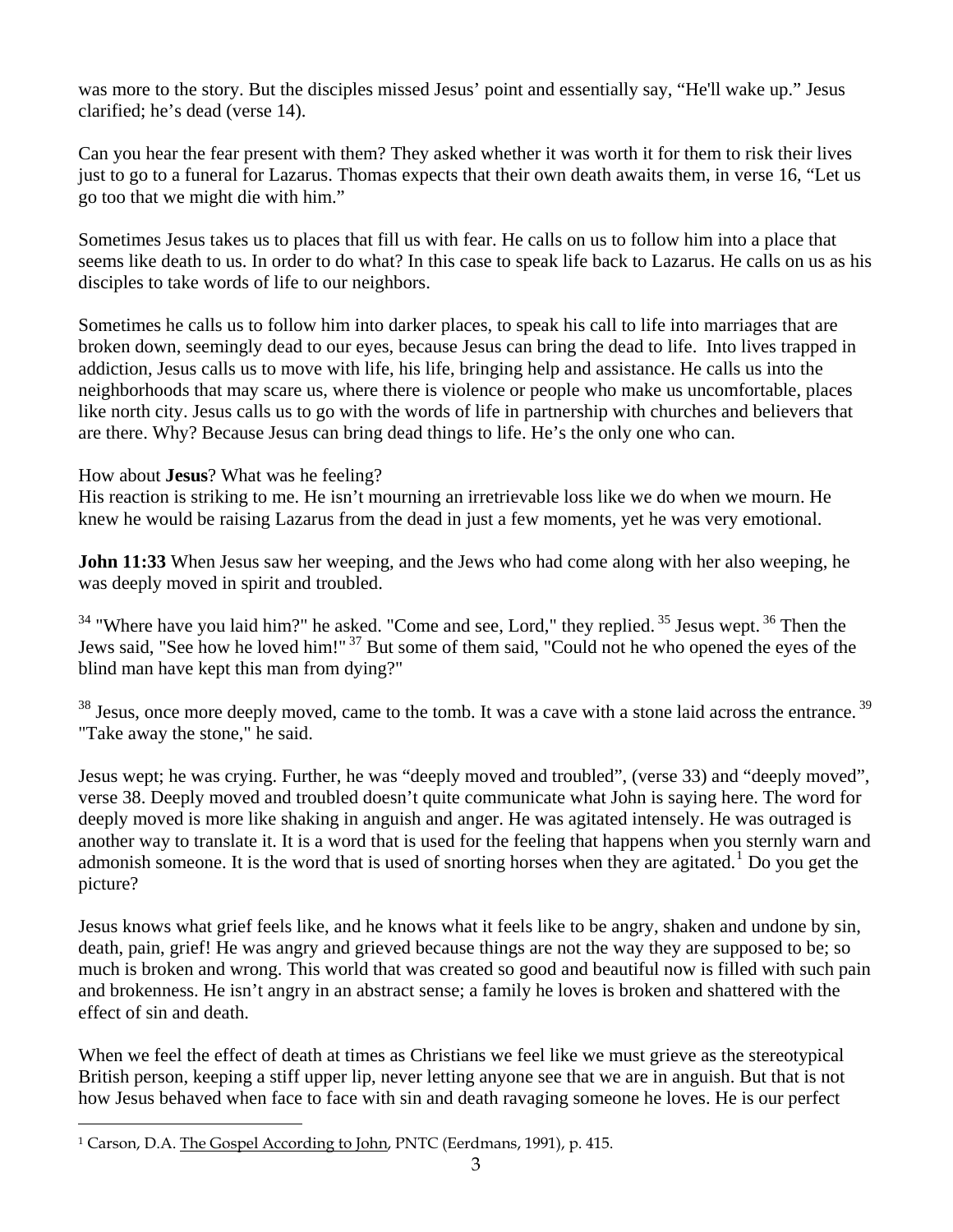high priest, without sin. See how he not only felt but also expressed his pain. It is not faithlessness to grieve and express grief.

We don't have to pretend like it doesn't hurt and undo us. It is OK to be anguished over the frailty of life. Feeling deeply is not unspiritual. Jesus' anger is the kind that keeps grief from being merely sentimental, and also the grief keeps anger from being hard and callous<sup>[2](#page-3-0)</sup>.

What does he think about your loss, your pain, as one of his beloved family? Sometimes we feel isolated in our hurt, as if God couldn't know how we feel. Is He cold and callous toward the depth of what you feel? Not at all. We have a God who knows what pain and loss feels like. Our Father lost His only son so that we would not be crippled in our loss. We have a God who feels these things, is grieved for His children. You are not alone. Cry out to Him where you are. He hears and feels. And the good news is that He is not impotent in the midst of grief. He is able to act, to bring life from death and save us.

# **II. Christ Conquers Death with Life**

Imagine the scene at the tomb. John wants you to picture yourself there, with all the sights and smells. Lazarus has been in there four days. He is beyond any suspicion he was asleep. Traditional Judaism of the day thought that the soul left the body after three days. Lazarus had been dead for four. No hope he was coming back…until the last day.

Death robs us of life. But for those who believe it is not final, it is the end of a period of life. But for those who believe, life continues. Want proof? Lazarus came back, simply by Jesus calling out to him in a tomb in verse 43. Jesus says, "Lazarus, come forth". He wasn't asleep or just really ill. Lazarus was dead. He heard the voice of God and sprung to life. He walked out! Our God gave Lazarus his physical life back. Raising Lazarus is a sign that points to new life for all believers.

Rock City is a series of caves and rock formations on Lookout Mountain in Tennessee. It is a spectacular sight.

If you've driven through the south, you know that every few miles there is a road-side sign that says "See Rock City X miles." Now no one would ever stop by one of these signs and have their picture made with the kids to show off that you had been to Rock City. The sign is not the same as the place itself. But the sign does point the way to the place. The sign gives a picture of what is ahead.

Raising Lazarus is amazing, yet points to something so much bigger, Jesus' conquering death with his life. We have a certain future because Jesus was raised from the dead. He will raise us because he is victorious over death.

Jesus said in verse 25, "I am the resurrection and the life. He who believes in me will live, even though he dies; and whoever lives and believes in me will never die."

Jesus is the master over our physical life, and our spiritual life, both here and now and into eternity. He gives us life, that quality of being that we were created to enjoy, a fullness he desires for us. Today we sit in the "in between" time. He has already been raised from the dead, and yet we wait for the full expression of that victory over death when he returns again to make right everything that is wrong.

In his life, all that has the taint of death is defeated. The death blow has been given and we await final victory. Our sin, our guilt, our selfishness, our taking advantage of other people, the way we tear others

 $\overline{a}$ 

<span id="page-3-0"></span><sup>2</sup> Ibid, p 416.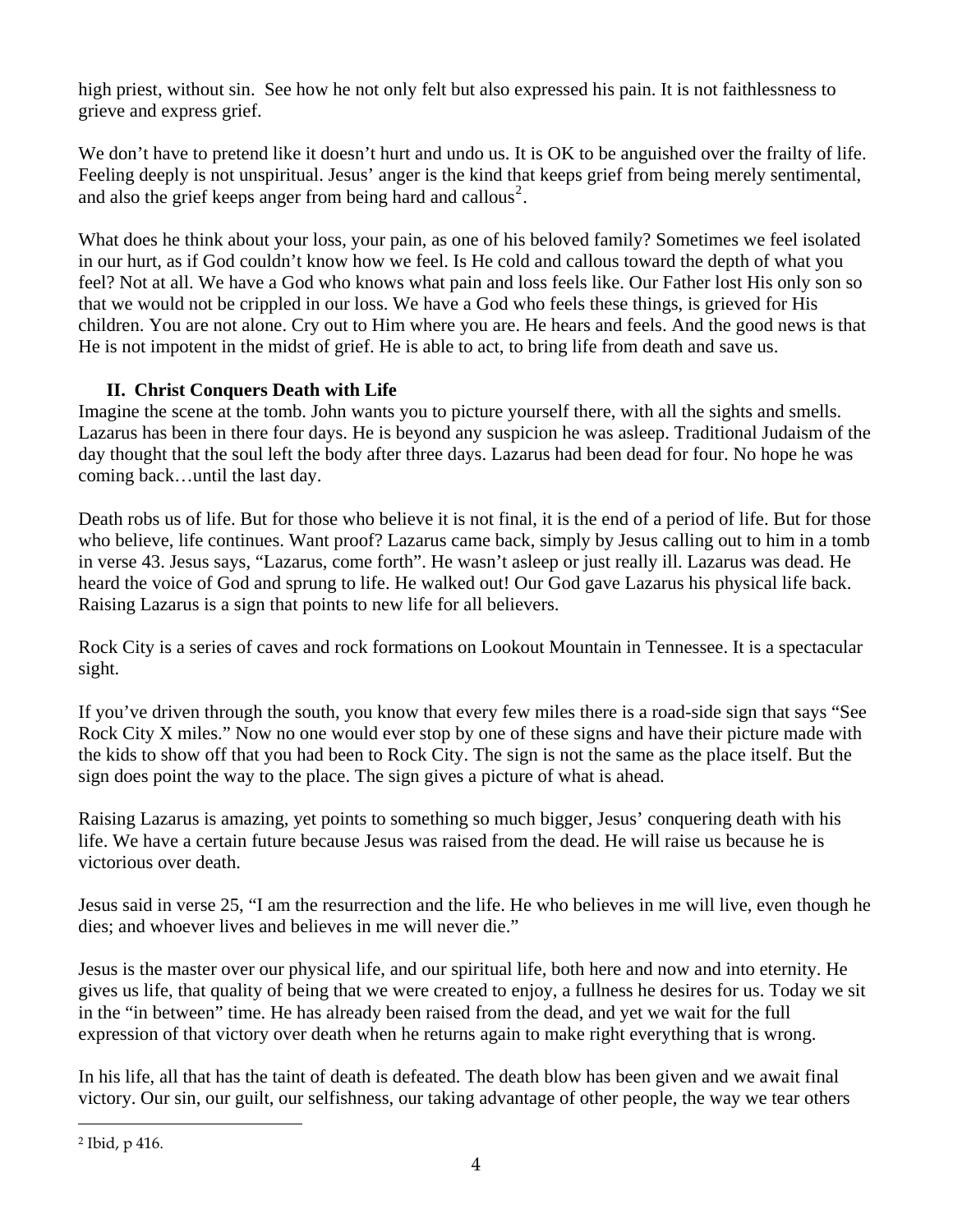down with our words - all of it went into the grave with Jesus, and he left it there, walking out pure and radiant, making the way to follow after him by faith.

This miracle tells us something about why Jesus came. He came to make all things new. That is the principle of all of Jesus' ministry. He came to give sight to the blind, freedom for the captives, care for the poor, and to raise the dead to life. Jesus' ministry is to restore the broken, the dead and to rid this world of its effects of sin. And he does it in you and me, one person at a time, and through us, one community at a time. Jesus conquered death. Does your heart have hope?

Whether we are trapped by our sin, guilt, sense of limitation, whatever it is, or our impending death, Jesus' words to us are of victory, his victory in conquering our enemies. His life beats back our death. It is in this story that we see a Jesus who loves us enough to come to us when we cry out to him, who can feel the depth of what we feel and is strong enough to do something about it. It gives me hope to know Jesus conquers all our brokenness and pain. We may not experience that victory in fullness until the last day, but it is assured. On that day, there will be no more crying, no more illness, no more death. He will restore.

But something still puzzles me about this whole thing. In verse 4, John said Jesus loved Mary, Martha and Lazarus. The next verse, (5), literally begins with "so then", or "therefore". Follow the thought here. Jesus loved them, SO or THEREFORE he let Lazarus die (verses 4-6). How is this love?

Although this pain is very real for all involved, Jesus included, he says it is for the good of that family…and is also perfectly loving for them. There was more love to be had by the family with Lazarus dying than by his living in this short term. How is that love?

Jesus' love was to give them what was best even when they couldn't see it, as he so often does. They, at first, couldn't recognize Jesus' love. They pled for his life; their brother died. When he was in the tomb four days, they despaired. But what about on that fifth day? Did they know his love then? Even more than healing Lazarus when he first fell ill, think of what they (and we) learned from this! Jesus holds the power of life and death. There is nothing he can't do!

The next time Mary, Martha or the disciples faced challenge, even death, what do you think filled their minds? Lazarus. Jesus raised him. He is the resurrection.

When so many of the apostles faced their own death and martyrdom, do you think they remembered Jesus and Lazarus? When you are staring at the death of a loved one or even your own…remember Lazarus. If you belong to Jesus, death is NOT the end. Being with Jesus ALIVE, eternally alive is the end. We go immediately to be with him upon death and await his return where we will receive new and imperishable bodies.

Clarity about Jesus' power over death is the most loving thing we can ever know.

Yet, although Jesus gives us what is best, sometimes we think we know what is better. The Lord's loving gift is often one we'd like to give back. Sometimes when we are in desperation, we may cry out to God for immediate deliverance. "Remove the pain," we pray. But at the same time, we must know that often he answers by giving us a greater and deeper sense of dependence upon him. His best gift and highest love is to demonstrate our need of him and his presence to fulfill that need. At times he answers the prayer of "remove the pain" by removing a deeper pain of feeling alone, isolated and independent of him. We should not be surprised when our God answers our pleas for help by helping us see our dependence and his strength.